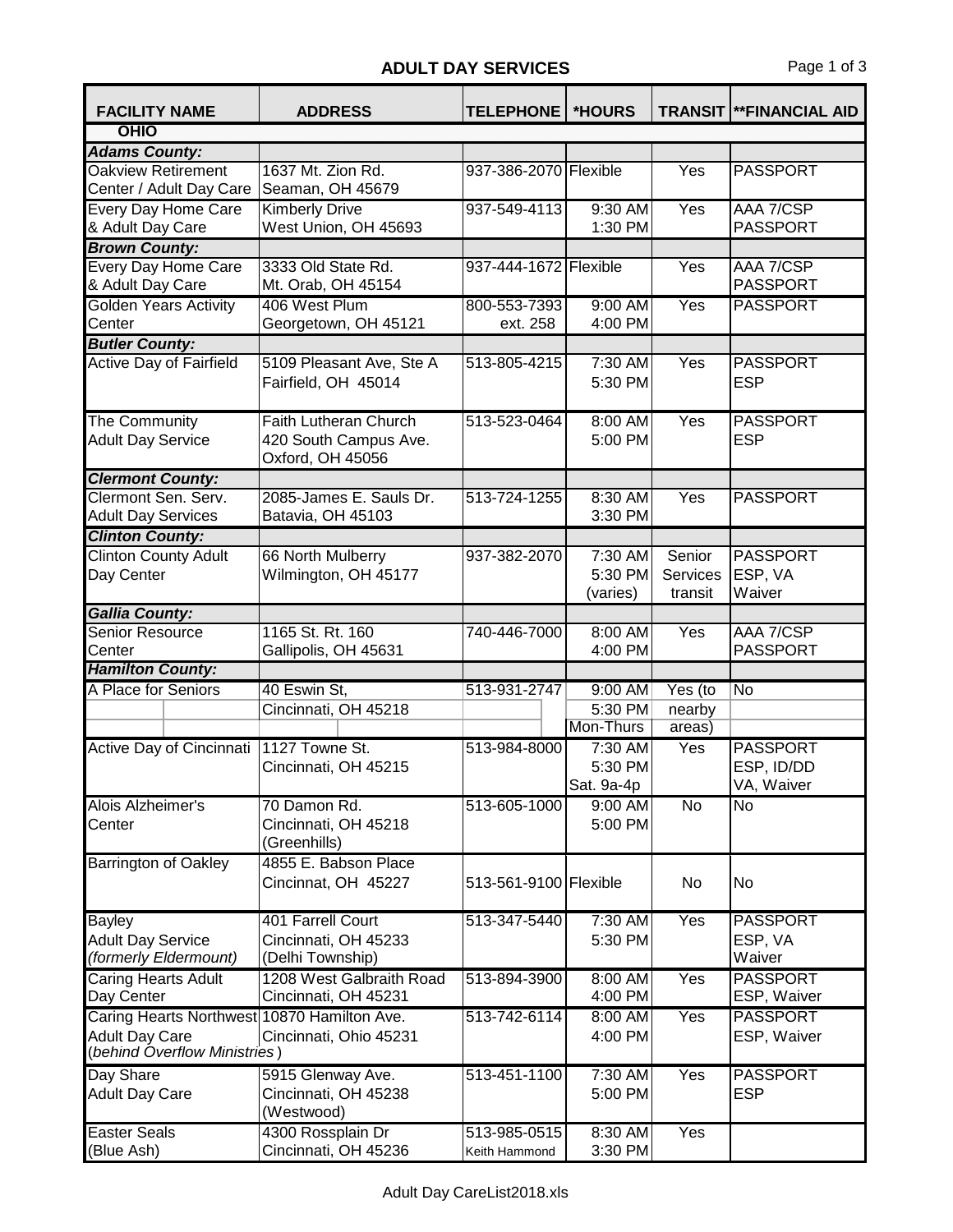| <b>OHIO (continued)</b>                         |                            |                    |         |                |                           |
|-------------------------------------------------|----------------------------|--------------------|---------|----------------|---------------------------|
| <b>Hamilton Co. (continued):</b>                |                            |                    |         |                |                           |
| <b>Easter Seals</b>                             | 4021 Harrison Ave          | 513-985-0515       | 8:30 AM | Yes            |                           |
| (Westwood)                                      | Cincinnati, OH 45211       | Keith Hammond      | 3:30 PM |                |                           |
| Legacy Court - Adult                            | 8000 Evergreen Ridge DR.   | 513-457-4209       | 7:00AM  | Yes            | No                        |
| Day Program, at                                 | Cincinnati, OH 45215       |                    | 5:00 PM | (Limited)      |                           |
| Evergreen Retirement                            | (Hartwell)                 |                    |         |                |                           |
| Mallard Cove Senior Livir 1410 Mallard Cove Dr. |                            | 513-322-1245       |         |                |                           |
| The Willows                                     | Cincinnati, OH 45246       |                    |         |                |                           |
| Day Center                                      |                            |                    |         |                |                           |
| <b>Highland County:</b>                         |                            |                    |         |                |                           |
| Every Day Home Care                             | 8766 US 62                 | 937-393-6970       | 9:30 AM | Yes            | AAA 7/CSP                 |
| & Adult Day Care                                | Hillsboro, OH 45133        |                    | 1:30 PM |                | <b>PASSPORT</b>           |
| <b>Scioto County:</b>                           |                            |                    |         |                |                           |
| Adult Daily Living at                           | 2159 Dogwood Ridge Rd.     | 740-574-1271       | 7:00 AM | Yes            | AAA 7/CSP                 |
| <b>Best Care</b>                                | Wheelersburg, OH 45694     |                    | 6:00 PM |                | <b>PASSPORT</b>           |
|                                                 |                            | or<br>740-574-2558 |         |                | VA                        |
|                                                 | 121 Market St.             |                    |         |                | AAA 7/CSP                 |
| U.S.S.A., Inc.                                  |                            | 740-354-3661       | 8:00 AM | Yes            |                           |
| <b>Adult Day Center</b>                         | Portsmouth, OH 45662       |                    | 4:30 PM |                | <b>PASSPORT</b><br>Waiver |
|                                                 |                            |                    |         |                |                           |
| <b>Vinton County:</b>                           |                            |                    |         |                |                           |
| Daybreak                                        | 31054 State Rt. 93         | 740-596-2303       | 9:30 AM | Yes            | <b>PASSPORT</b>           |
| <b>Adult Day Service</b>                        | McArthur, OH 45651         |                    | 2:30 PM |                | Waiver                    |
| <b>Warren County:</b>                           |                            |                    |         |                |                           |
| Otterbein - Lebanon                             | <b>Otterbein Community</b> | 513-696-8567       | 6:30 AM | Yes            | <b>PASSPORT</b>           |
| <b>Adult Day Services</b>                       | 585 N. St. Rt. 741         |                    | 5:00 PM |                | Waiver                    |
|                                                 | Lebanon, OH 45036          |                    |         |                | Grant \$                  |
|                                                 |                            |                    |         |                | ESP, VA                   |
| <b>Active Day of Franklin</b>                   | 333 Conover Dr.            | 937-743-6339       | 8:00 AM | Yes            | <b>PASSPORT</b>           |
| at Conover                                      | Franklin, OH 45005         |                    | 5:00 PM |                | ESP, VA                   |
|                                                 |                            |                    |         |                | Waiver                    |
| <b>KENTUCKY</b>                                 |                            |                    |         |                |                           |
| <b>Boone County:</b>                            |                            |                    |         |                |                           |
| <b>Community Services of</b>                    | 31 Spiral Drive            | 859-525-1128       | 7:30 AM | Will help      | Medicaid                  |
| Northern KY                                     | Florence, KY 41042         |                    | 5:30 PM | arrange        | NKADD/CSP                 |
| <b>Adult Day Center</b>                         |                            |                    |         |                | Other sources             |
| <b>Campbell County:</b>                         |                            |                    |         |                |                           |
| <b>Active Day Center</b>                        | 725 Alexandria Pike        | 859-442-7000       | 7:00 AM | Yes            | Medicaid                  |
|                                                 | Ft. Thomas, KY 41075       |                    | 5:00 PM |                | NKADD/CSP                 |
|                                                 |                            |                    |         |                | VA                        |
| <b>Kenton County:</b>                           |                            |                    |         |                |                           |
| <b>Best Life</b>                                | 401 East 20th Street       | 859-283-6900       | 6:30 AM | Yes            | No                        |
| <b>Adult Day Center</b>                         | Covington, KY 41042        |                    | 5:30 PM |                |                           |
| St. Charles Adult Day                           | 500 Farrell Dr.            | 859-331-3224       | 7:00 AM | <b>TANK</b>    | Medicaid, VA              |
| Program                                         | Covington, KY 41011        |                    | 6:00 PM | (Will help     | NKADD/CSP-                |
|                                                 |                            |                    |         | arrange)       | (limited)                 |
| <b>Redwood Rehabilitation</b>                   | 71 Orphanage Rd.           | 859-331-0880       | 9:00 AM | $\overline{N}$ | Medicaid                  |
| Center                                          | Ft. Mitchell, KY 41017     |                    | 5:00 PM |                | <b>NKADD</b>              |
|                                                 |                            |                    |         |                |                           |
| <b>Pendleton County:</b>                        |                            |                    |         |                |                           |
| The Clubhouse Adult                             | 208 Memory Lane            | 859-654-8900       | 8:00 AM | Yes            | Medicaid                  |
| Day Care Center                                 | Falmouth, KY 41040         |                    | 4:00 PM |                | NKADD/CSP                 |
| <b>Serving Grant and Owen County:</b>           |                            |                    |         |                |                           |
| Active Day-Georgetown                           | 198 Bevins Lane            | 502-863-7900       | 8:00 AM | Yes            | Medicaid                  |
|                                                 | Suite E                    |                    | 4:00 PM |                | Waiver                    |
|                                                 | Georgetown, KY 40324       |                    |         |                |                           |